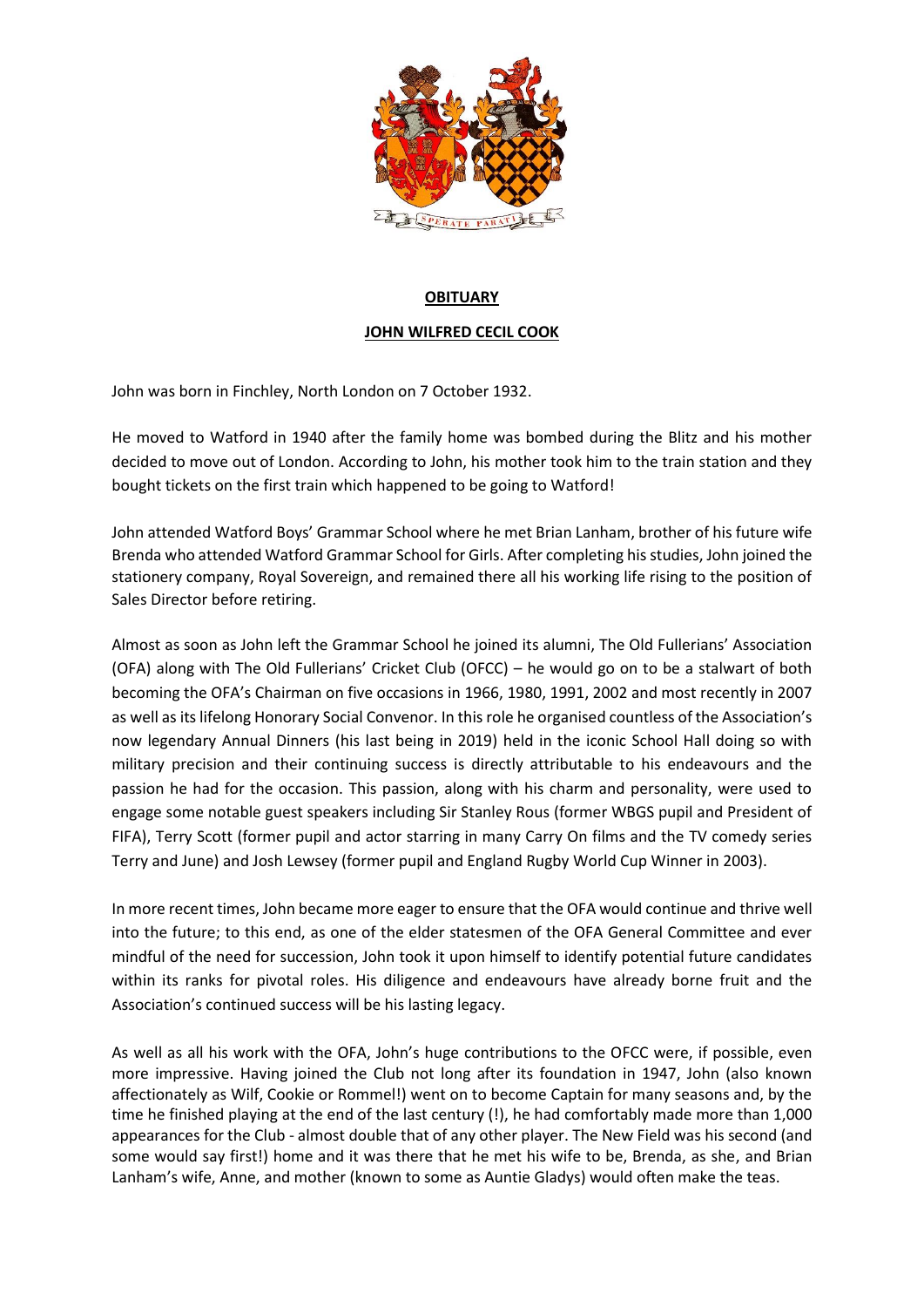In addition to playing for the OFCC, John served for many years in the position of Fixture Secretary, Team Secretary and Chairman, and was the only member to be awarded the position of Life Vice-President in recognition of all the time and effort he had dedicated to the club. As Fixture Secretary, John took immense pleasure in arranging annual games against some particularly impressive opponents and at some equally impressive venues – not least The Royal Household, who played in the grounds of Windsor Castle. It was here, and much to John's delight (which was evident whenever he retold the story), that he managed to shell a straightforward catch while none other than H M Queen Elizabeth II looked on from the boundary.

John's regular appearances for the OFCC made him a friend and mentor to generations of younger cricketers, all of whom held him in the highest esteem; such was his stature within the club that the current committee has founded an annual fixture in his memory - "The John Cook Memorial" - where players can spend the afternoon playing the game they love followed by that infamous beer on the boundary at his beloved New Field.

John and Brenda were married on 4 June 1958 at St Michael's Parish Church in Watford and made their home in Baldwins Lane, Croxley Green. They did not have any children but John thrived on being a mentor to many young boys whom he encouraged to join the OFCC. These boys would otherwise have stopped playing cricket after leaving the School and their gratitude for his efforts was evident by some of the tributes paid by current and former members of the OFCC such as:

"*John was Mr OFCC – he was a mentor for so many young lads";*

*"He took us to some of the finest cricket grounds, and some of the finest watering holes before, after and often during play";*

*"He was at the other end which I scored my first ton – I don't think I would have got there without him guiding me, run by run";*

*"One of the finest moments in cricket was to be invited to take a stroll around the New Field boundary with him, accompanied by his faithful "Shep"";*

*"John stood for everything decent about the game and the School";*

*"An absolute gent of a man";*

*"A friend to all".*

John was passionate about everything Watford – his old School, its Old Boys' Association and Cricket Club and, of course, Watford Football Club whom he supported (albeit as his second team – his first being Arsenal) from the time he moved to Watford in 1940. He was a season ticket holder (fittingly in the Rous Stand) and loved to discuss anything and everything but often gravitated towards the OFA and OFCC. John loved to talk cricket!

He was a true raconteur and bon-viveur – he always took great delight in telling a true or funny story, joy from seeing people laugh and enjoying themselves and pride in holding court at the various OFA